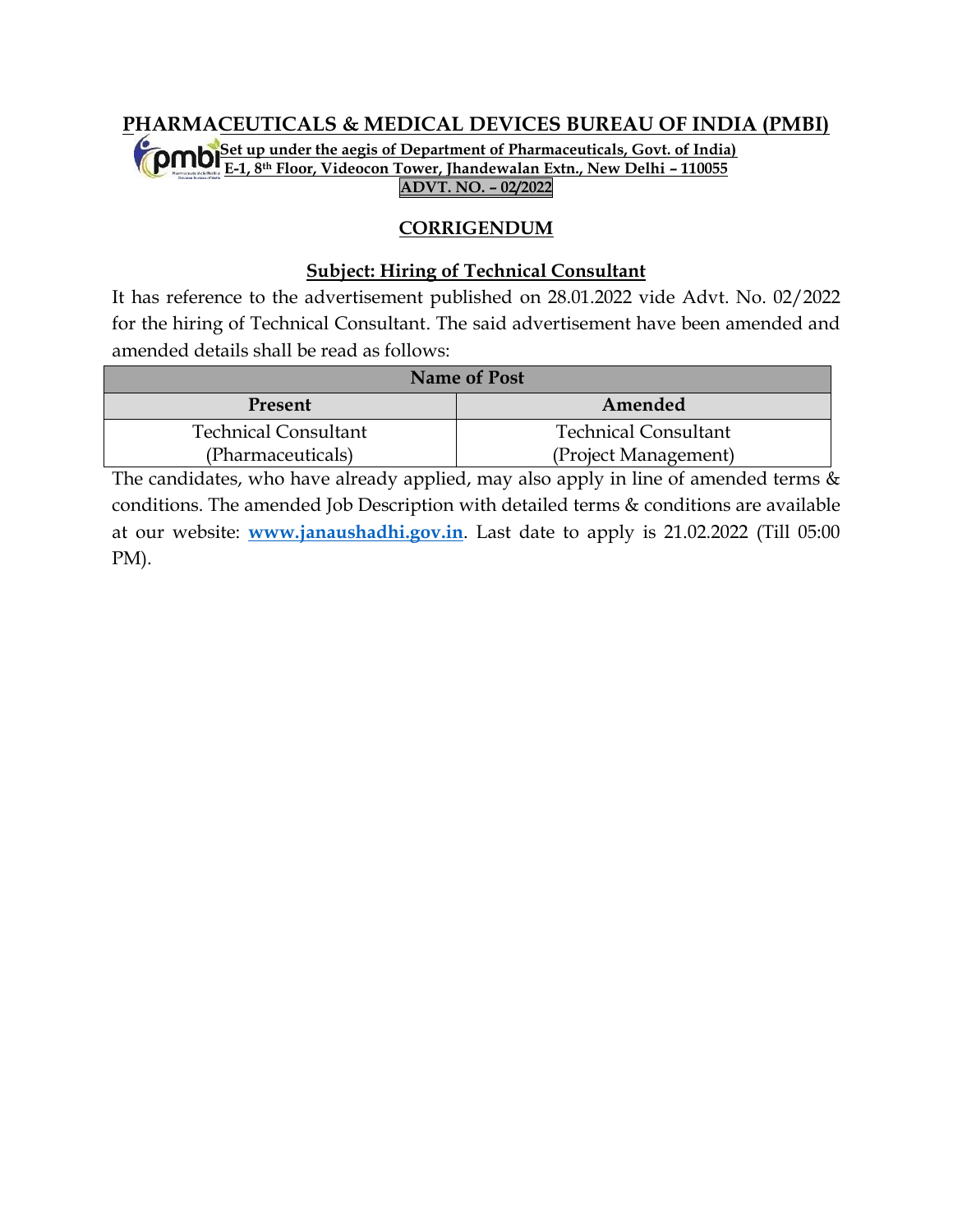| <b>JOB DESCRIPTION SHEET</b>                  |                                                                                             |  |  |  |  |  |
|-----------------------------------------------|---------------------------------------------------------------------------------------------|--|--|--|--|--|
| <b>IDENTIFICATION DATA:</b><br>$\mathbf{1}$ . |                                                                                             |  |  |  |  |  |
| JOB TITLE:                                    | TECHNICAL CONSULTANT [PROJECT MANAGEMENT]                                                   |  |  |  |  |  |
|                                               |                                                                                             |  |  |  |  |  |
| DEPARTMENT:                                   | PHARMA BUREAU.                                                                              |  |  |  |  |  |
|                                               | <b>DEPARTMENT OF PHARMACEUTICALS.</b>                                                       |  |  |  |  |  |
|                                               | MINISTRY OF CHEMICALS AND FERTILIZERS.                                                      |  |  |  |  |  |
|                                               |                                                                                             |  |  |  |  |  |
| 2.<br><b>JOB SUMMARY:</b>                     |                                                                                             |  |  |  |  |  |
|                                               | THE TECHNICAL CONSULTANT WILL WORK IN PHARMA BUREAU TO STRENGTHENING THE                    |  |  |  |  |  |
|                                               | PHARMACEUTICALS SECTOR AND TO POSITION INDIA AS A FAVORABLE INVESTMENT AND                  |  |  |  |  |  |
|                                               | MANUFACTURING DESTINATION. THE PERSON SHOULD ALSO BE VERY CREATIVE BY HAVING AN             |  |  |  |  |  |
|                                               | EXPERIENCE IN PHARMACEUTICAL, MEDICAL DEVICES OR COGNATE SECTOR AND SHOULD BE               |  |  |  |  |  |
|                                               | ABLE TO NEW BRING IDEAS FOR SECTORAL AND INSTITUTIONAL DEVELOPMENT.                         |  |  |  |  |  |
| 3.                                            | MINIMUM JOB REQUIREMENTS {JOB SPECIFICATIONS}: -                                            |  |  |  |  |  |
| <b>EDUCATION:</b>                             | MBA, MBS OR MA/M.SC. IN BUSINESS MANAGEMENT FROM ANY                                        |  |  |  |  |  |
| ESSENTIAL.                                    | RECOGNIZED UNIVERSITY-NATIONAL OR FOREIGN.                                                  |  |  |  |  |  |
|                                               |                                                                                             |  |  |  |  |  |
| DESIRABLE.                                    | <b>WORKING EXPERIENCE IN EXECUTION OF ANY GOVERNMENT FUNDED</b>                             |  |  |  |  |  |
|                                               | PROJECT, IMPLEMENTATION OF GOVERNMENT SCHEME / PROJECT AND                                  |  |  |  |  |  |
|                                               | POST GRADUATE CERTIFICATE ON BUSINESS MANAGEMENT / PROJECT<br><b>MANAGEMENT</b>             |  |  |  |  |  |
|                                               |                                                                                             |  |  |  |  |  |
| AGE:                                          | MAXIMUM AGE LIMIT SHOULD NOT BE ABOVE 40 YEARS AS ON                                        |  |  |  |  |  |
|                                               | 01.02.2022.                                                                                 |  |  |  |  |  |
|                                               |                                                                                             |  |  |  |  |  |
| <b>EXPERIENCE:</b>                            | 4 YEARS POST QUALIFICATION WORK EXPERIENCE IN THE FIELD OF                                  |  |  |  |  |  |
|                                               | PROJECT MANAGEMENT/MEDICAL DEVICES PROJECTS/PHARMA                                          |  |  |  |  |  |
|                                               | PROJECT/DPR SCRUTINY AND APPRAISAL/DATA ANALYSIS/                                           |  |  |  |  |  |
|                                               | FRAMING SCOPE OF WORK/DEALING WITH STAKEHOLDERS/PROJECT<br>PLANNING AND IMPLEMENTATION ETC. |  |  |  |  |  |
|                                               |                                                                                             |  |  |  |  |  |
|                                               |                                                                                             |  |  |  |  |  |
| <b>ABILITIES:</b>                             | MUST HAVE IN-DEPTH KNOWLEDGE OF SECTORS OR SUB-SECTORS.<br>٠                                |  |  |  |  |  |
|                                               | EXCELLENT COMMUNICATION AND WRITING SKILLS<br>$\bullet$                                     |  |  |  |  |  |
|                                               | RESEARCH AND ANALYTICAL SKILLS.                                                             |  |  |  |  |  |
|                                               | <b>GOOD KNOWLEDGE OF WORKING IN MS OFFICE</b>                                               |  |  |  |  |  |
|                                               |                                                                                             |  |  |  |  |  |
| <b>REMUNERATION</b>                           | MONTHLY REMUNERATION OF RS. 80,000/- TO RS. 1,45,000/- WILL                                 |  |  |  |  |  |
|                                               | BE PAYBLE.                                                                                  |  |  |  |  |  |
|                                               | THE ACTUAL REMUNERATION WILL BE DECIDED BY THE                                              |  |  |  |  |  |
|                                               | SELECTION COMMITTEE AFTER CONSULTATIONS WITH THE                                            |  |  |  |  |  |
|                                               | <b>APPLICANTS</b><br><b>CONSIDERING</b><br>HIS/HER<br><b>DOMAIN</b>                         |  |  |  |  |  |
|                                               | SPECIALIZATION, YEARS OF EXPERIENCEIN THE RELEVANT                                          |  |  |  |  |  |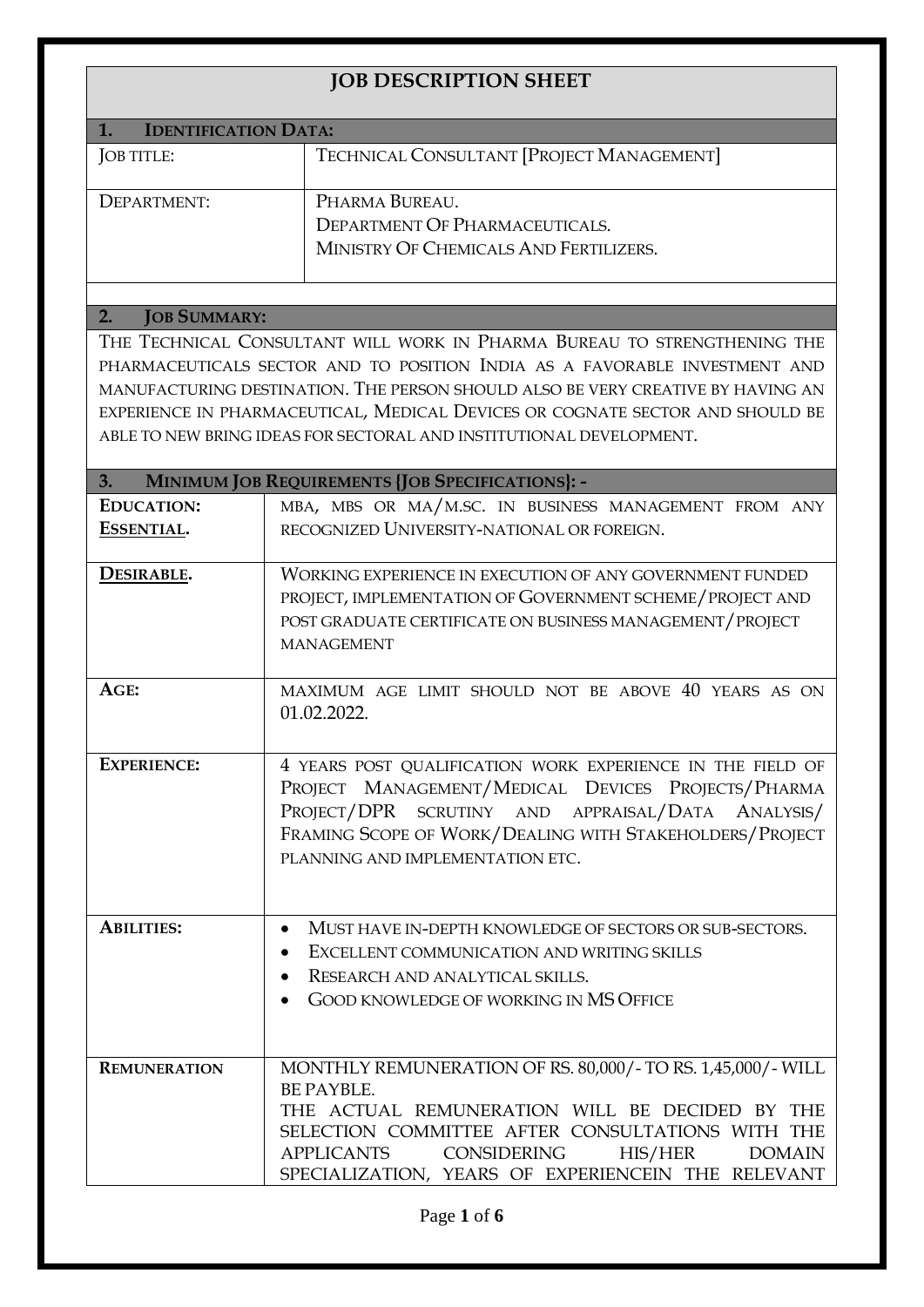|                                                                                                                                                                                                                                             | FIELD/        | DESIRABLE | EXPERIENCE | <b>AND</b> | <b>EXISTING</b> |  |  |
|---------------------------------------------------------------------------------------------------------------------------------------------------------------------------------------------------------------------------------------------|---------------|-----------|------------|------------|-----------------|--|--|
|                                                                                                                                                                                                                                             | REMUNERATION. |           |            |            |                 |  |  |
|                                                                                                                                                                                                                                             |               |           |            |            |                 |  |  |
| <b>APPLICATION FEE:</b>                                                                                                                                                                                                                     | NIL.          |           |            |            |                 |  |  |
| 4.<br><b>DUTIES AND RESPONSIBILITIES: -</b>                                                                                                                                                                                                 |               |           |            |            |                 |  |  |
| PREPARATION OF PROJECT IMPLEMENTATION PLAN; APPRAISAL PLAN; APPRAISAL OF PROJECT-<br>TECHNICAL & FINANCIAL; IMPLEMENTATION OF PROJECT/SCHEME; EVALUATION &<br>MONITORING OF SCHEME/PROJECT; PROMOTION OF THE PHARMA INDUSTRY; AND ANY OTHER |               |           |            |            |                 |  |  |
| WORKS AS MAY BE ASSIGNED FROM TIME TO TIME.                                                                                                                                                                                                 |               |           |            |            |                 |  |  |

# **Terms & Conditions**

- 1. **TA/DA**: The Individual Technical consultants may be required to undertake domestic tours subject to approval of competent authority and they will be allowed TA/DA reimbursement at par admissible to Under Secretary to the Government of India.
- 2. **Standards of Conduct:** The Technical Consultants shall comply with all laws/rules and regulations bearing upon the performance of their duties. Failure to comply with the same is grounds for termination of the services of the individual Technical Consultant.
- 3. **Prohibition of Sexual Exploitation and Abuse:** In the performance of his duties, the individual Technical Consultants shall comply with the Sexual harassment of Women at Workplace (Prevention, Prohibition and Redressal) Act, 2013. Any breach of the provisions thereof shall a ground for termination of his services. Any further action may also be recommended for appropriate legal action.

# 4. **Other Terms & Conditions of the Contract:**

- a)
- (i.) Candidates shall be hired on contractual basis for a given piece of work or for a period up to 1 year. This contract can be extended up to 3 years further may depending on the performance of the candidate or need of the Department.
- (ii.) The Technical Consultants shall be selected by a Selection Committee set up by the Department.
- b) The contract can be terminated at any time by the Department giving one month's notice without assigning any reason. The services can also be terminated if the competent authority is dissatisfied with their performances.
- c) The Technical Consultants shall perform the duties assigned to him. The competent authority reserves the rights to assign any duty as and when required. No extra/additional allowance will be admissible in case of such assignment.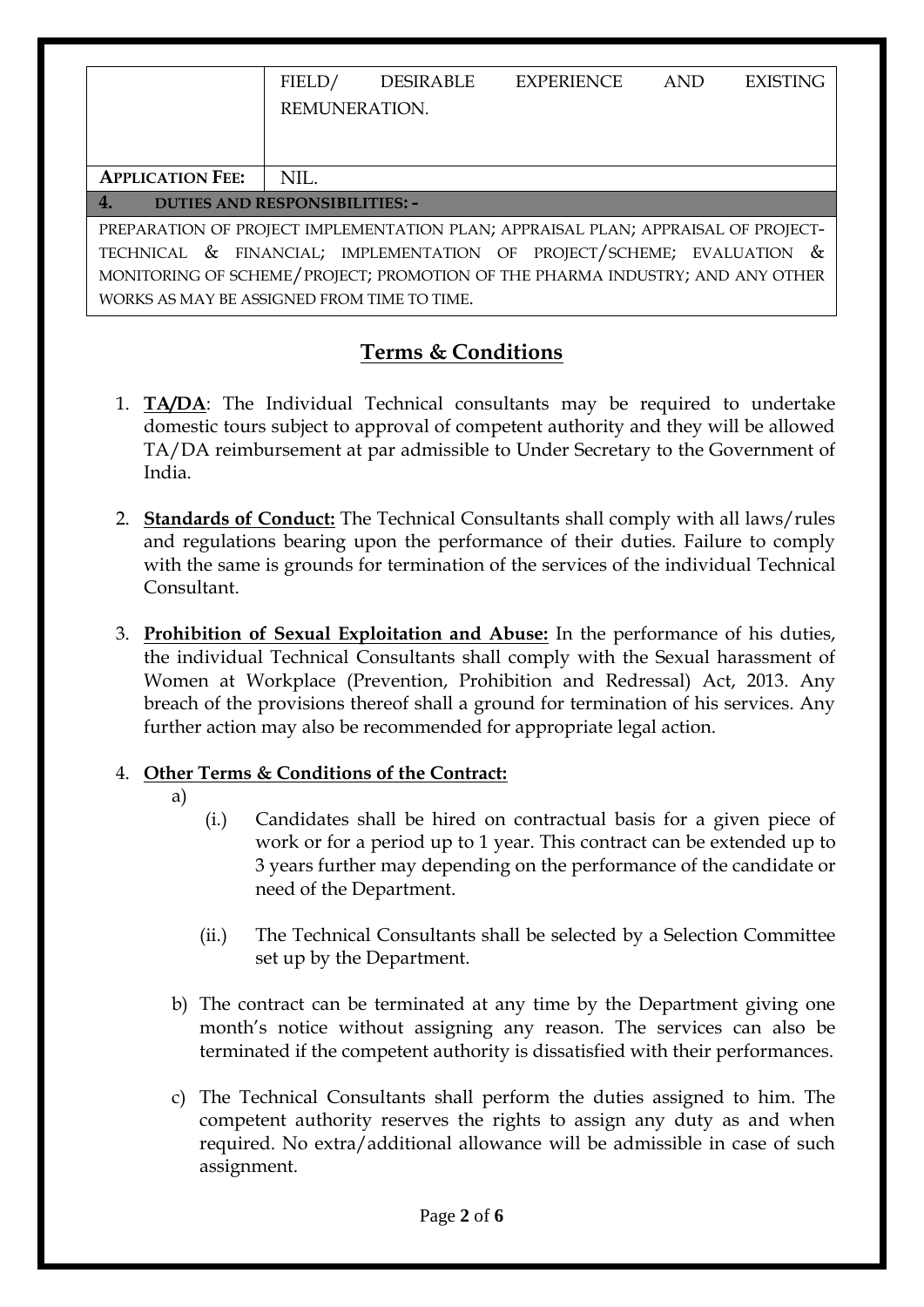- d) Technical Consultants shall be eligible for 08 days leave during the period of one year beside the Gazetted holidays. However, un-availed leave shall not be carried forward, in case of extension beyond one year.
- e) The Individual Technical Consultant will have the legal status of an independent Technical Consultant and shall not be regarded, for any purpose, as being staff member or an official of the Department.
- f) 'No work no pay' will be applicable during the period of contract, if more than prescribed leave will be taken.
- g) Basic support like office space, furniture, stationery, computer, access to internet etc. will be provided where needed by the department so that assigned duties may be handled smoothly.
- h) The Individual Technical Consultant would be subject to the provisions of the Indian Official Secrets Act, 1923. They shall not use the name, emblem, or official seal of the Department for any commercial purpose other than discharging assigned duties.
- i) The Individual Technical Consultants are expected to follow all the rules and regulations of the Government of India which are in force. He/she is also expected to display utmost honesty, secrecy of office and sincerity while discharging he/her duties. ln case the services of the Individual Consultants are not found satisfactory or found in conflict with the interests of the Department of Pharmaceuticals, Government of India his/her services will be liable for discontinuation without assigning any reason.
- j) An annual increment @5% on consolidated remuneration may be awarded to consultants on continuation of services (Based on satisfactory performance) after one year.
- k) The consolidated remuneration will include applicable taxes and no other allowance will be paid.
- l) The payment of consolidated pay shall be released by the Department within one week after completion of the month based on the Biometric Attendance/ Physical Attendance to be verified by the concerned Divisional Heads of Department of Pharmaceuticals.
- m) Selected Personnel hired as Technical Consultants will be offered appointment letters to get the assignment. They would be required to join within prescribed period as indicated in the appointment letter.
- n) The Technical Consultant shall not be entitled to any benefit like Provident Fund, Pension, Insurance, Gratuity, Medical Attendance Treatment, Seniority, Promotion etc. or any other benefits available to a Government Servant appointed on regular basis.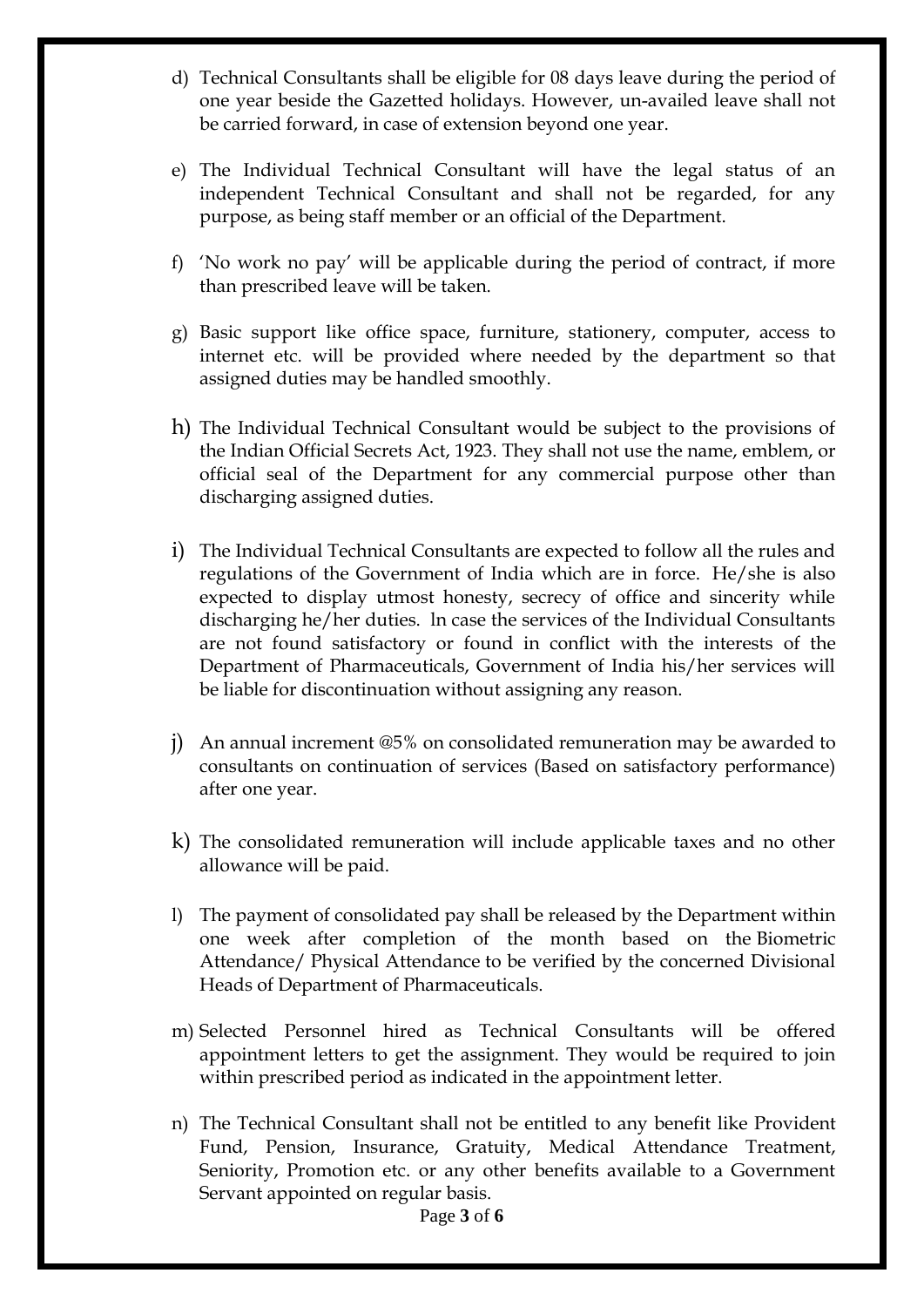- o) The Technical Consultants will not be granted any claim or right or preference or regular appointment to any post in Government set up.
- p) The Technical Consultants shall not be entitled to any TA for joining the appointment.
- q) If any declaration given or information furnished by Technical Consultant proves to be false or if he/she is found to have willfully suppressed any material information, he/she will be liable for removal from such contract and also such other action as the Government may deem necessary.
- r) The Individual Consultants will be required to submit a Good Health Certificate from a registered Physician at the time of joining duties. In the event of death or grievous injury to the Individual Consultant during the course of his/her duties, no compensation will be payable to the Individual Consultants or his/her dependents.

Interested, eligible candidates can send their applications at **[recruitment@janaushadhi.gov.in](mailto:recruitment@janaushadhi.gov.in)** or can send their applications (Hard Copies) by post/courier to **CEO, PMBI** at**E-1, 8th Floor, Videocon Tower, Jhandewalan Extn., New Delhi - 110055** up to **21.02.2022 (Till 05:00 PM)**. Application form along with detailed terms & conditions, qualifications for engagement etc. are available at our website: **[www.janaushadhi.gov.in](http://www.janaushadhi.gov.in/)** .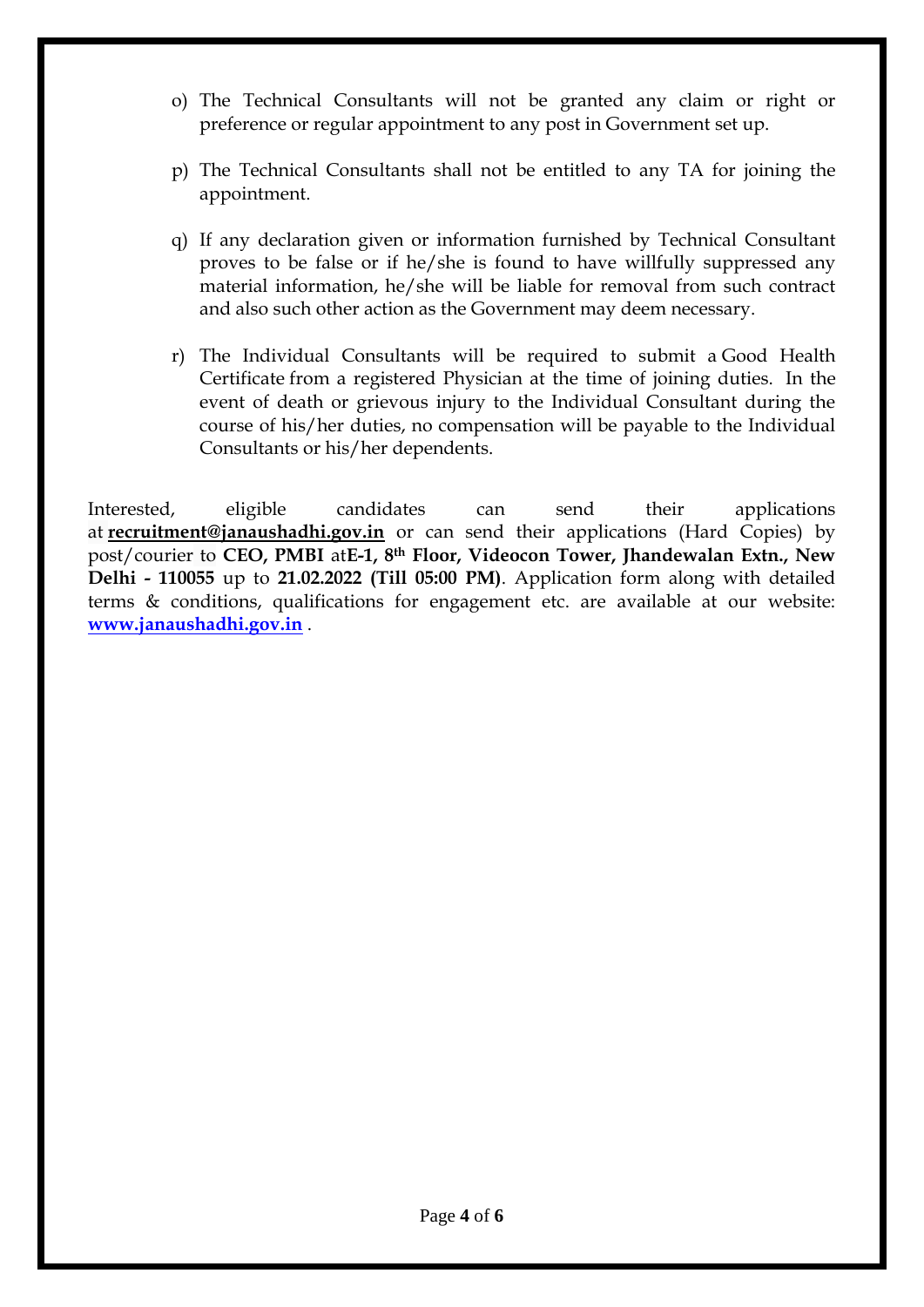## **PHARMACEUTICALS & MEDICAL DEVICES BUREAU OF INDIA (PMBI) (Set up under the aegis of Department of Pharmaceuticals, Govt. of India) E-1, 8th Floor, Videocon Tower, Jhandewalan Extn., New Delhi – 110055**

**ADVT. NO. – 02/2022**

# **Application for the post of Technical Consultant (Project Management)**

| 1. Name of the Candidate         |  |
|----------------------------------|--|
| 2. Sex (Male/Female/Others)      |  |
| 3. Father's/Mother's Name        |  |
| 4. Age & Date of Birth           |  |
| 5. Permanent Residential Address |  |

**Recent Photo**

**6. Present Mailing Address :**

| 7. Contact No. & Email Id |  |
|---------------------------|--|
| 8. Nationality            |  |
| 9. Marital Status         |  |

# **10. Educational Qualification (Starting from matriculation onwards):**

| S.<br>No. | Course/Certificate/<br>Diploma/Degree | <b>Board/University</b> | Year of<br>Passing | <b>Subjects (Main)</b> | $\%$ age of<br><b>Marks</b> |
|-----------|---------------------------------------|-------------------------|--------------------|------------------------|-----------------------------|
|           |                                       |                         |                    |                        |                             |
|           |                                       |                         |                    |                        |                             |
|           |                                       |                         |                    |                        |                             |
|           |                                       |                         |                    |                        |                             |
|           |                                       |                         |                    |                        |                             |
|           |                                       |                         |                    |                        |                             |